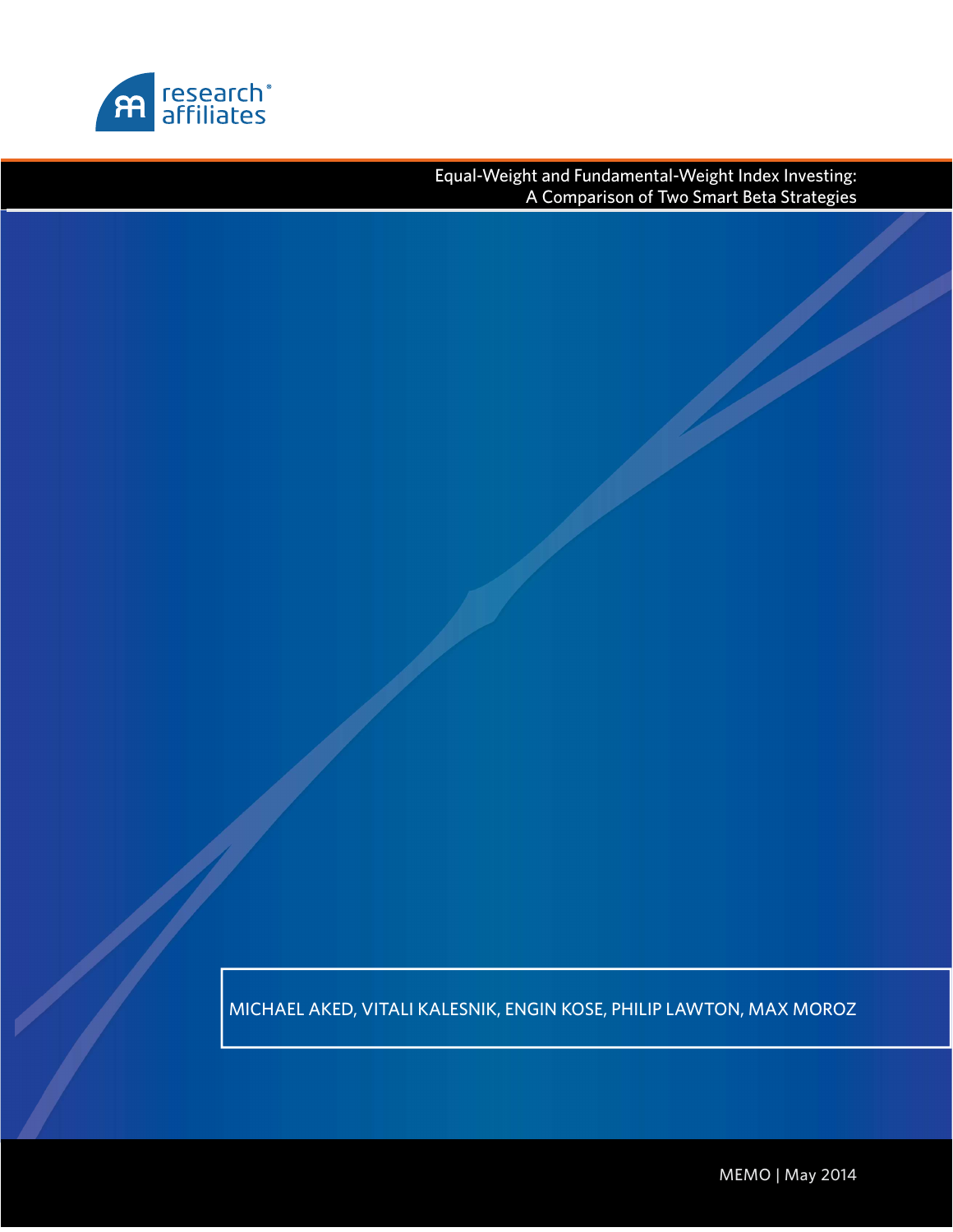

## INTRODUCTION

Equal weighting and fundamental weighting are both smart beta investment strategies known to earn long-term excess returns over capitalization-weighted indices. Simple heuristics tend to generate returns that rival more complex quant strategies. For example, DeMiguel, Garlappi, and Uppal in their 2009 *Review of Financial Studies* article show that complicated optimization-based solutions often underperformed a simple equal-weighted strategy. The equally weighted or fundamentally weighted strategies are not, however, equivalent in their performance or their cost structure. The gross performance of equal-weight strategies falls behind that of the fundamental strategies largely because of the selection bias. The net performance is affected by transaction costs that grow much faster with the size of assets for equal-weight strategies.

In this paper, we compare the fundamental- and equal-weight strategies. We find that the gross performance advantage goes to the fundamental strategy largely because it both selects and weights stocks by a non-price based measure. (The equal-weight strategy selects the same stocks as the capweight strategy). The gap in net performance is even greater because the equal-weight strategy suffers from a more significant market impact due to higher turnover and a larger allocation to less liquid names.

#### PERFORMANCE CHARACTERISTICS OF FUNDAMENTALLY WEIGHTED AND EQUALLY WEIGHTED INDICES

Fundamental indexation has seen tremendous growth over the past decade. (For the fundamentally weighted strategy, we follow the definition proposed in Arnott, Hsu, Moore [2005].) However, there are other alternatives to capitalization weighting, most notably including an equal-weight strategy. Major index providers started offering equal-weight versions of their indices in the 1990s, and the last decade saw the emergence of ETFs and other investable vehicles linked to these indices.<sup>1</sup>

For both strategies, we need to specify the number of constituents. The equal-weight strategy selects the constituents by market capitalization; the Fundamental Index® strategy by the fundamental score. Of course, as the number of constituents grows, the difference in the constituents between the two indices shrinks (if we were to use the entire universe, the constituents would be identical). To determine eligibility, we chose to use the 85th percentile by cumulative market capitalization (for the capweight and equal-weight strategies) or by cumulative fundamental weight (for the fundamental strategy), which leaves a modest amount of room for the selection effect to play a role.

Performance and volatility figures for the cap-weighted, fundamentally weighted, and equal-weighted strategies are set out in **Table 1**, which covers the G7 countries and Australia. (A more comprehensive table appears in the Appendix.) Table 1 also displays the smart beta strategies' tracking errors vis-à-vis the cap-weighted index.

Both smart beta strategies exploit the weakness of the cap-weighted index—its natural tendency to overweight companies that are overpriced by the market. Therefore, it is not surprising that both strategies consistently and materially outperform the cap-weight strategy. Nonetheless, there is a substantial difference in the performance of the fundamentally weighted and equally weighted strategies: the former outperform the latter in almost all countries, with an average return advantage of  $1 - 2\%$ .

An argument commonly proposed in favor of equal-weight strategies is the significantly higher diversification relative to the Fundamental Index strategy. However, diversification is not the ultimate goal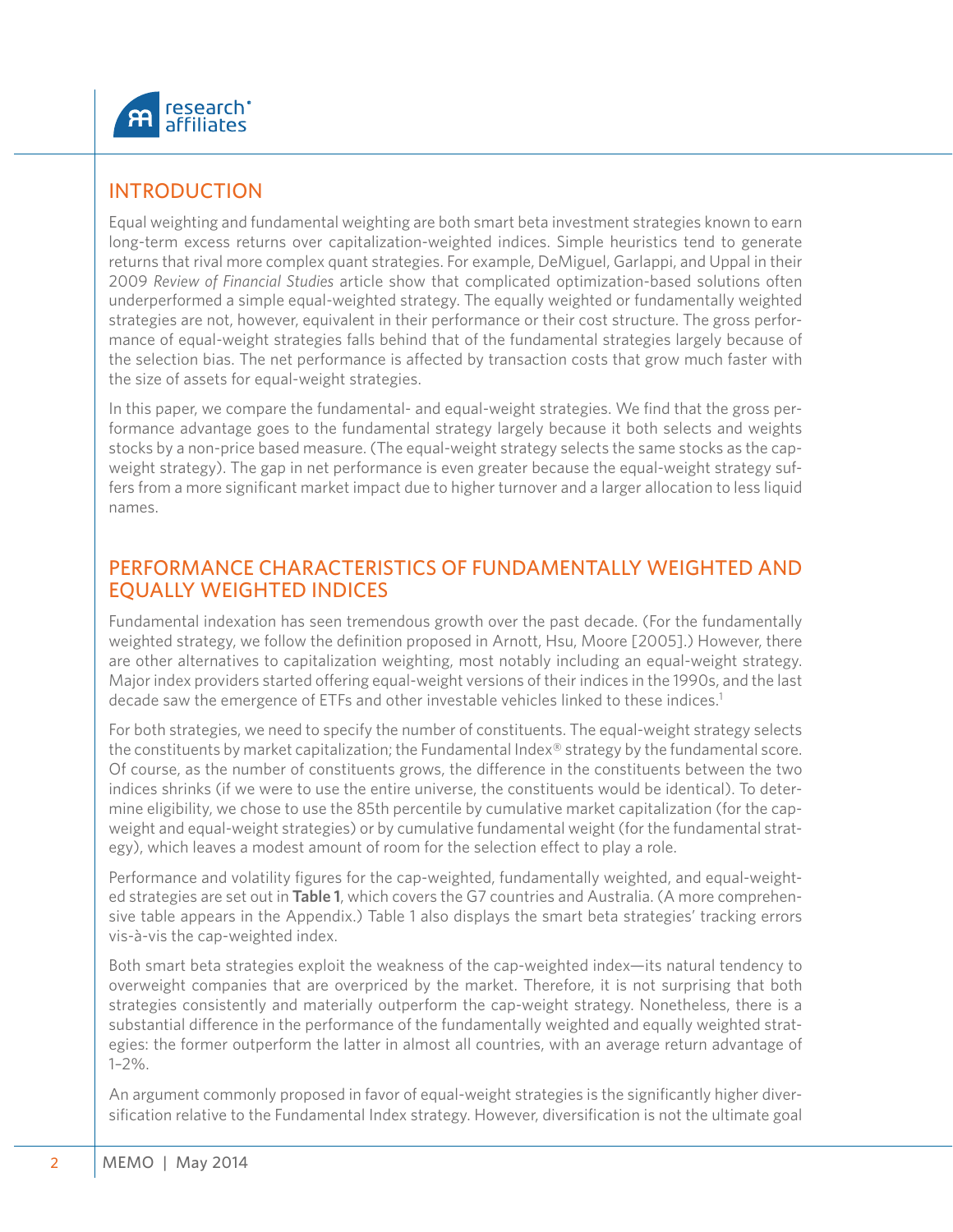#### Equal-Weight and Fundamental-Weight Index Investing

| TABLE 1. PERFORMANCE OF CAP-WEIGHT, RAFI, AND EQUAL-WEIGHT STRATEGIES BY COUNTRY (1985-2013) |            |             |                    |                |                   |             |           |  |                 |           |  |  |
|----------------------------------------------------------------------------------------------|------------|-------------|--------------------|----------------|-------------------|-------------|-----------|--|-----------------|-----------|--|--|
|                                                                                              |            |             | <b>PERFORMANCE</b> |                | <b>VOLATILITY</b> |             |           |  | <b>TEVS CAP</b> |           |  |  |
|                                                                                              | <b>CAP</b> | <b>RAFI</b> | <b>EW</b>          | <b>RAFI-EW</b> | <b>CAP</b>        | <b>RAFI</b> | <b>EW</b> |  | <b>RAFI</b>     | <b>EW</b> |  |  |
| Australia                                                                                    | 12.4%      | 14.5%       | 11.7%              | 2.8%           | 23.4%             | 23.2%       | 23.7%     |  | 2.9%            | 4.4%      |  |  |
| Canada                                                                                       | 10.1%      | 13.1%       | $11.2\%$           | 2.0%           | 18.7%             | 17.2%       | 18.4%     |  | 5.5%            | 5.2%      |  |  |
| France                                                                                       | 12.8%      | 15.1%       | 14.1%              | 0.9%           | 21.3%             | 22.3%       | 21.7%     |  | 5.0%            | 4.1%      |  |  |
| Germany                                                                                      | 11.4%      | 14.6%       | 12.4%              | 2.3%           | 22.0%             | 22.1%       | 19.8%     |  | 4.5%            | $6.0\%$   |  |  |
| Italy                                                                                        | 10.0%      | 10.6%       | 9.9%               | 0.7%           | 25.6%             | 26.6%       | 25.5%     |  | 5.5%            | 5.0%      |  |  |
| Japan                                                                                        | 5.0%       | 8.8%        | 6.2%               | 2.6%           | 22.1%             | 22.2%       | 21.7%     |  | 5.8%            | 5.6%      |  |  |
| United Kingdom                                                                               | 11.7%      | 13.7%       | 12.6%              | 1.1%           | 18.0%             | 19.3%       | 19.2%     |  | 4.4%            | 4.5%      |  |  |
| <b>United States</b>                                                                         | 9.9%       | 11.9%       | 11.0%              | 0.9%           | 15.0%             | 15.1%       | 16.4%     |  | 4.8%            | 4.0%      |  |  |
| Source: Research Affiliates, LLC.                                                            |            |             |                    |                |                   |             |           |  |                 |           |  |  |

in itself; rather, it is a means to achieving the desired risk characteristics. And, as can be seen from Table 1, the volatility and tracking error of the equal-weight indices are in the same ballpark as those of the fundamentally weighted indices. It may be surprising that the much broader diversification of the equal-weight strategy does not ensure materially better risk characteristics. However, most of the benefits of diversification can be achieved with a relatively small number of stocks; reducing concentration further results only in marginal improvements.<sup>2</sup>

It is important to emphasize that much of the outperformance of the fundamental- versus equalweight strategy is due to the selection effect. Capitalization as a criterion to select stocks for the equally weighted strategy favors the high price, potentially overpriced, stocks. The equally weighted strategy further exacerbates the potential problem of favoring overpriced stocks by giving them a significant weight in the portfolio. If we were to equal-weight the entire universe, the performance difference between the fundamentally and equally weighted strategies would shrink materially. In this case however, the equal-weight index would have a significant weight in many extremely small stocks, further increasing the market impact costs

# IMPLEMENTATION CHARACTERISTICS

The costs of running an index-based strategy are largely composed of fees and market impact. Under competitive pressure, there is no reason to expect the fees to be very different; more importantly, the fees are likely to fall as the assets under management (AUM) grow. Beyond a certain level of investment, the market impact of trading represents the dominant share of transaction costs.

In estimating market impact, we follow the approach proposed in Aked and Moroz (2013), which postulates a linear per-security price impact and aggregates it across all the securities in the index. This approach predicts that:

- 1. the market impact on performance (in bps) is proportional to the aggregate AUM invested in the strategy by all investors; and
- 2. the scaling factor depends on both turnover of the strategy (primarily the turnover resulting from additions and deletions) and the "tilt," or the degree to which index weights deviate from a trade volume-weighted index.

To obtain an estimate of the costs, then, we need to specify the amount of assets. In the following table, we show how the performance looks after adjustment for various amounts of AUM. An equal-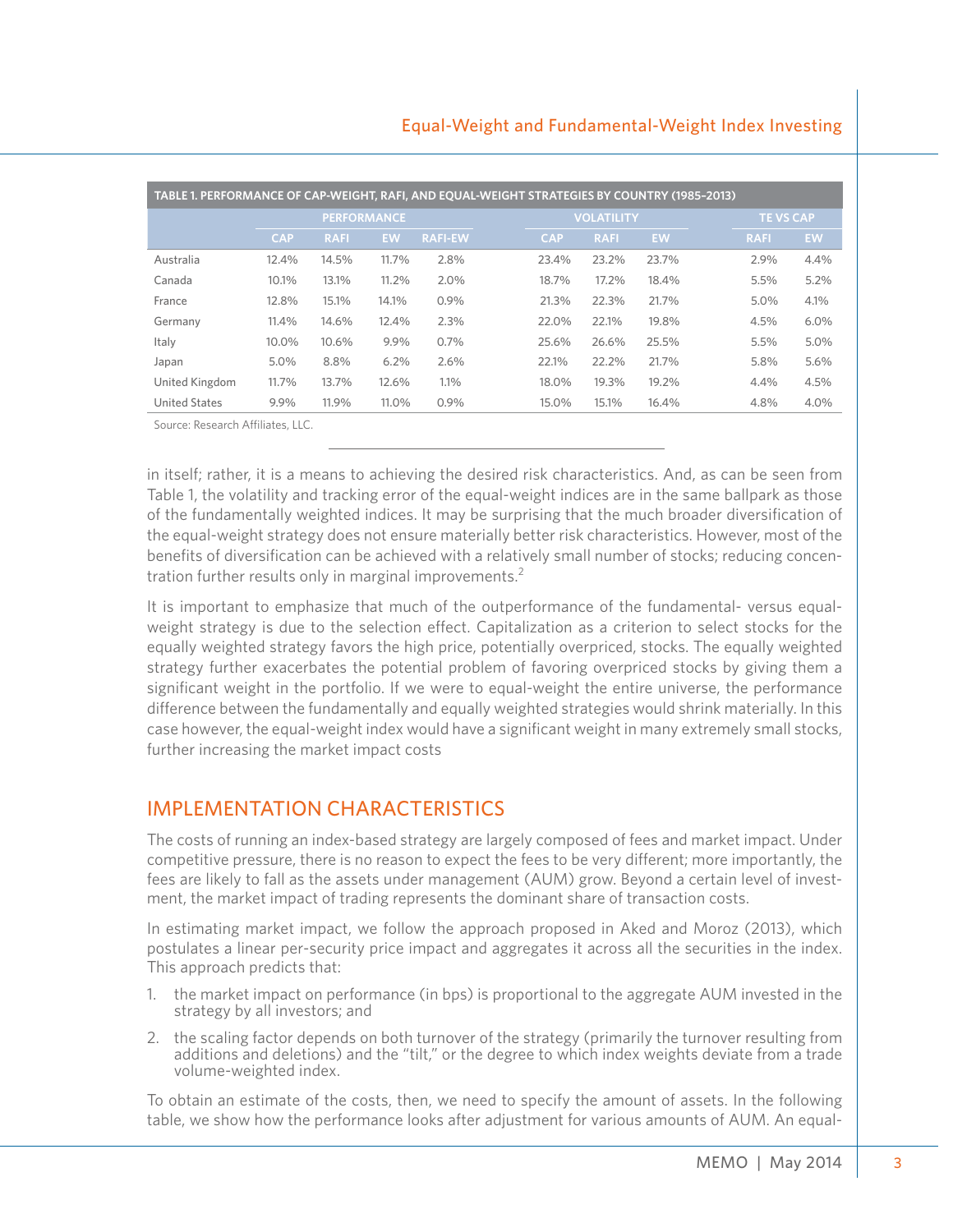

weight strategy has a larger turnover and a more pronounced tilt and, therefore, its net performance falls off with asset size much faster than a fundamental strategy.

**Table 2** presents the impact of transaction costs on the performance of cap-weighted, fundamentally weighted, and equal-weighted indices at several levels of global AUM; the assets are allocated to the countries in proportion to the market cap in order to create a meaningful cross-country comparison of costs. Because the market impact model we utilize needs to be calibrated to a specific index, we standardize all results to correspond to a 50 bps market impact for the \$2 trillion in the U.S. market capitalization-weighted strategies. A more comprehensive version of Table 2 is presented in the Appendix.

| TABLE 2. NET OUTPERFORMANCE (1985-2013) |                                   |       |       |                                       |       |  |                                     |          |          |          |          |  |
|-----------------------------------------|-----------------------------------|-------|-------|---------------------------------------|-------|--|-------------------------------------|----------|----------|----------|----------|--|
|                                         |                                   |       |       | <b>EXCESS RETURN OF RAFI OVER CAP</b> |       |  | <b>EXCESS RETURN OF EW OVER CAP</b> |          |          |          |          |  |
|                                         | AT THE SPECIFIED GLOBAL AUM (\$B) |       |       |                                       |       |  | AT THE SPECIFIED GLOBAL AUM (\$B)   |          |          |          |          |  |
|                                         | $\overline{O}$                    | 100   | 200   | 500                                   | 1,000 |  | $\mathbf{O}$                        | 100      | 200      | 500      | 1,000    |  |
| Australia                               | 2.06%                             | 2.02% | 1.98% | 1.87%                                 | 1.68% |  | $-0.72%$                            | $-0.91%$ | $-1.09%$ | $-1.64%$ | $-2.56%$ |  |
| Canada                                  | 3.01%                             | 2.98% | 2.96% | 2.88%                                 | 2.75% |  | 1.05%                               | 0.87%    | 0.69%    | 0.14%    | $-0.77%$ |  |
| France                                  | 2.25%                             | 2.22% | 2.19% | 2.10%                                 | 1.95% |  | 1.31%                               | 1.23%    | 1.14%    | 0.88%    | 0.44%    |  |
| Germany                                 | $3.22\%$                          | 3.20% | 3.18% | 3.12%                                 | 3.02% |  | 0.95%                               | 0.87%    | 0.78%    | 0.51%    | 0.07%    |  |
| Italy                                   | 0.60%                             | 0.59% | 0.57% | 0.52%                                 | 0.44% |  | $-0.08%$                            | $-0.67%$ | $-1.26%$ | $-3.03%$ | $-5.98%$ |  |
| Japan                                   | 3.80%                             | 3.77% | 3.75% | 3.69%                                 | 3.59% |  | 1.21%                               | 1.08%    | 0.95%    | 0.55%    | $-0.12%$ |  |
| United Kingdom                          | 2.02%                             | 1.98% | 1.95% | 1.84%                                 | 1.67% |  | 0.97%                               | 0.81%    | 0.65%    | 0.17%    | $-0.64%$ |  |
| <b>United States</b>                    | 1.92%                             | 1.90% | 1.88% | 1.81%                                 | 1.71% |  | 1.05%                               | 0.96%    | 0.87%    | 0.61%    | 0.16%    |  |

Source: Research Affiliates, LLC.

## **CONCLUSION**

The net performance of equal-weight strategies suffers as the global size of assets grows into the hundreds of billions of dollars, eventually falling behind that of the cap-weight strategies. The fundamental strategies have materially stronger gross and net performance compared to the equal weight. The gross performance differences are driven mainly by the selection effect in the fundamental strategy. The net performance additionally benefits from the lower turnover and lower weight in low liquidity companies.

#### ENDNOTES

- 1. As far back as the 1970s, Wells Fargo launched a fund based on an equal-weight index of NYSE stocks. That experiment failed due to high turnover and the high brokerage fees prevalent at the time.
- 2. A portfolio whose top three stocks account for 60% of the weight can be greatly improved by reducing the concentration by half. A portfolio where the top three stocks account for 10% of the weight is already well-diversified, and reducing the concentration by half has little if any impact.

#### REFERENCES

Arnott, Robert, Jason Hsu, and Philip Moore. 2005. "Fundamental Indexation." *Financial Analysts Journal*, vol. 61 no. 2 (March/ April):83-99.

Aked, Michael, and Max Moroz. 2013. "The Market Impact of Index Rebalancing." Research Affiliates White Paper.

DeMiguel, Victor, Lorenzo Garlappi, and Raman Uppal. 2009. "Optimal Versus Naïve Diversification: How Inefficient is the 1/N Portfolio Strategy?" *Review of Financial Studies*, vol. 22, no. 5 (May):1915–1953.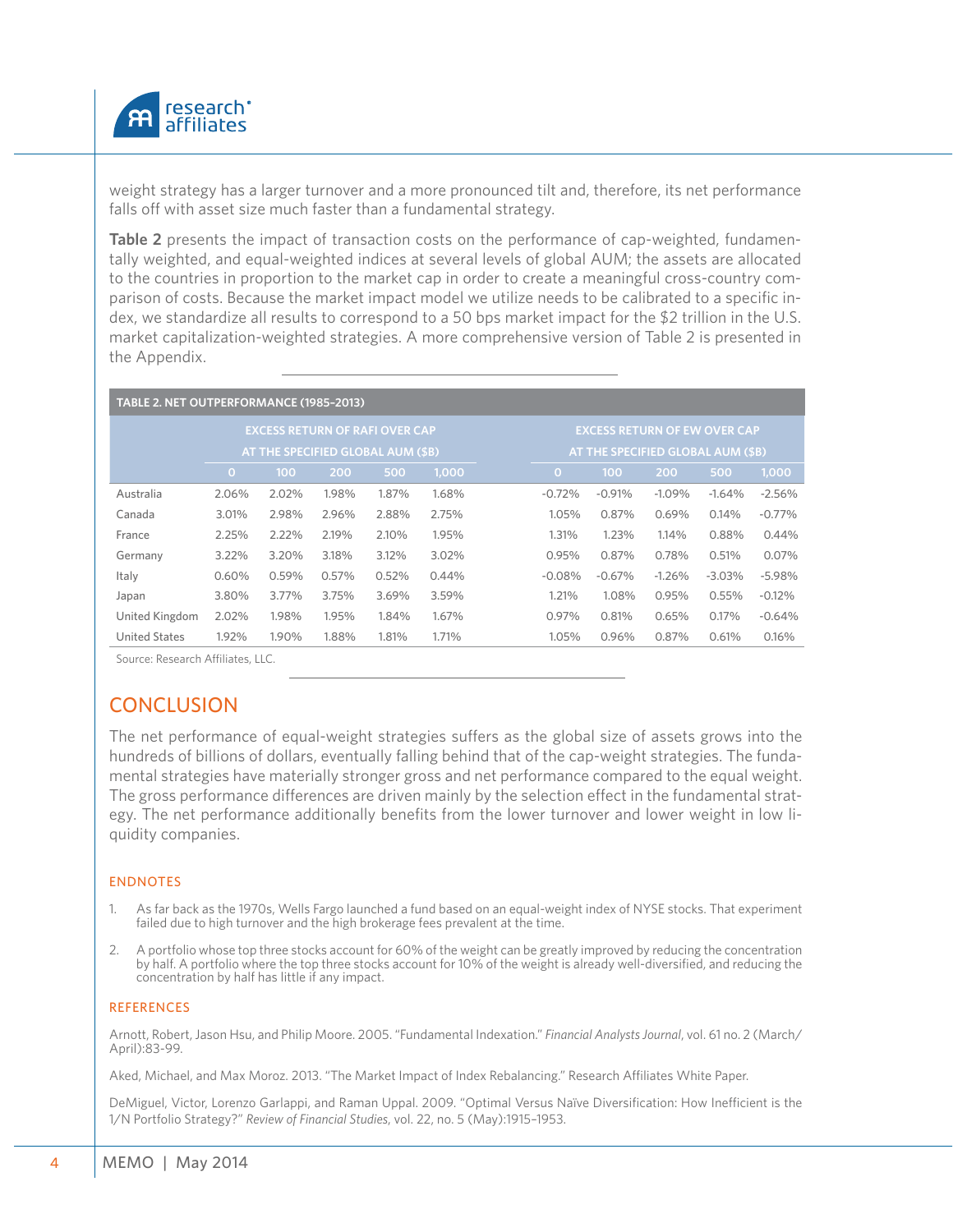| TABLE A1. PERFORMANCE OF CAP-WEIGHT, RAFI, AND EQUAL-WEIGHT STRATEGIES BY COUNTRY |            |             |                    |                |            |                   |       |             |                  |  |
|-----------------------------------------------------------------------------------|------------|-------------|--------------------|----------------|------------|-------------------|-------|-------------|------------------|--|
|                                                                                   |            |             | <b>PERFORMANCE</b> |                |            | <b>VOLATILITY</b> |       |             | <b>TE VS CAP</b> |  |
|                                                                                   | <b>CAP</b> | <b>RAFI</b> | <b>EW</b>          | <b>RAFI-EW</b> | <b>CAP</b> | <b>RAFI</b>       | EW    | <b>RAFI</b> | <b>EW</b>        |  |
| <b>EM</b>                                                                         | 5.9%       | 16.0%       | 7.8%               | 8.3%           | 24.5%      | 26.4%             | 24.1% | 8.3%        | 3.6%             |  |
| Austria                                                                           | 11.7%      | 17.0%       | 11.9%              | 5.1%           | 25.2%      | 24.7%             | 23.9% | 6.8%        | 5.2%             |  |
| Australia                                                                         | 12.4%      | 14.5%       | 11.7%              | 2.8%           | 23.4%      | 23.2%             | 23.7% | 2.9%        | 4.4%             |  |
| Belgium                                                                           | 12.4%      | 12.4%       | 14.4%              | $-1.9%$        | 20.8%      | 23.1%             | 20.0% | 8.2%        | 5.6%             |  |
| Denmark                                                                           | 13.4%      | 15.7%       | 13.8%              | 1.9%           | 19.3%      | 20.9%             | 19.5% | 6.8%        | 5.7%             |  |
| Finland                                                                           | 6.1%       | 8.5%        | 6.5%               | 2.0%           | 31.5%      | 26.3%             | 26.8% | 15.5%       | 14.6%            |  |
| France                                                                            | 12.8%      | 15.1%       | 14.1%              | 0.9%           | 21.3%      | 22.3%             | 21.7% | 5.0%        | 4.1%             |  |
| Germany                                                                           | 11.4%      | 14.6%       | 12.4%              | 2.3%           | 22.0%      | 22.1%             | 19.8% | 4.5%        | 6.0%             |  |
| Greece                                                                            | 4.9%       | 8.2%        | 5.2%               | 3.0%           | 37.0%      | 40.6%             | 36.9% | 12.0%       | 11.5%            |  |
| Hong Kong                                                                         | 14.6%      | 17.4%       | 14.0%              | 3.4%           | 27.0%      | 27.0%             | 27.3% | 6.3%        | 7.2%             |  |
| Ireland                                                                           | 12.8%      | 11.8%       | 14.7%              | $-3.0%$        | 22.2%      | 32.7%             | 24.1% | 21.3%       | 10.2%            |  |
| Israel                                                                            | $-9.2%$    | 7.8%        | $-1.7%$            | 9.5%           | 33.9%      | 25.8%             | 30.9% | 28.2%       | 20.5%            |  |
| Italy                                                                             | 10.0%      | 10.6%       | 9.9%               | 0.7%           | 25.6%      | 26.6%             | 25.5% | 5.5%        | 5.0%             |  |
| Japan                                                                             | 5.0%       | 8.8%        | 6.2%               | 2.6%           | 22.1%      | 22.2%             | 21.7% | 5.8%        | 5.6%             |  |
| Netherlands                                                                       | 12.2%      | 14.2%       | 12.5%              | 1.6%           | 19.5%      | 22.0%             | 18.8% | 5.7%        | 4.4%             |  |
| New Zealand                                                                       | 5.9%       | 4.9%        | 7.0%               | $-2.1%$        | 24.7%      | 26.8%             | 25.5% | 8.3%        | 6.6%             |  |
| Norway                                                                            | 12.4%      | 15.2%       | 10.1%              | 5.1%           | 25.9%      | 27.0%             | 26.1% | 5.8%        | 7.8%             |  |
| Portugal                                                                          | 4.5%       | 7.1%        | 5.2%               | 1.9%           | 22.1%      | 22.9%             | 22.5% | 6.0%        | 5.2%             |  |
| Singapore                                                                         | 10.0%      | 13.4%       | 11.7%              | 1.8%           | 25.0%      | 27.3%             | 27.6% | 7.0%        | 7.2%             |  |
| Spain                                                                             | 7.7%       | 11.3%       | 7.5%               | 3.8%           | 23.8%      | 25.1%             | 22.8% | 11.2%       | 5.9%             |  |
| Sweden                                                                            | 14.8%      | 17.3%       | 16.4%              | 0.9%           | 25.6%      | 25.5%             | 24.3% | 8.5%        | 7.1%             |  |
| Switzerland                                                                       | 14.5%      | 13.9%       | 13.5%              | 0.4%           | 17.8%      | 20.1%             | 19.8% | 6.1%        | 6.5%             |  |
| United Kingdom                                                                    | 11.7%      | 13.7%       | 12.6%              | 1.1%           | 18.0%      | 19.3%             | 19.2% | 4.4%        | 4.5%             |  |
| Canada                                                                            | 10.1%      | 13.1%       | 11.2%              | 2.0%           | 18.7%      | 17.2%             | 18.4% | 5.5%        | 5.2%             |  |
| <b>United States</b>                                                              | 9.9%       | 11.9%       | 11.0%              | 0.9%           | 15.0%      | 15.1%             | 16.4% | 4.8%        | 4.0%             |  |
| Korea                                                                             | 9.3%       | 10.5%       | 7.8%               | 2.7%           | 39.9%      | 42.3%             | 42.1% | 8.7%        | 11.8%            |  |
| Taiwan                                                                            | 2.2%       | 5.5%        | 1.7%               | 3.7%           | 28.2%      | 28.2%             | 30.8% | 7.0%        | 7.2%             |  |
| <b>Brazil</b>                                                                     | 8.7%       | 15.6%       | 9.4%               | 6.2%           | 38.6%      | 37.4%             | 36.5% | 11.1%       | 10.1%            |  |
| China                                                                             | 7.5%       | 11.3%       | 8.1%               | 3.2%           | 41.4%      | 46.6%             | 43.6% | 14.3%       | 10.5%            |  |
| Russia                                                                            | 11.8%      | 9.7%        | 18.2%              | $-8.4%$        | 48.1%      | 46.6%             | 41.2% | 23.3%       | 19.8%            |  |
| South Africa                                                                      | 10.3%      | 13.1%       | 11.2%              | 1.9%           | 28.1%      | 27.5%             | 28.0% | 7.2%        | 5.8%             |  |
| India                                                                             | 9.2%       | 14.9%       | 12.4%              | 2.5%           | 31.5%      | 34.1%             | 33.2% | 12.6%       | 8.6%             |  |
| Average                                                                           | 9.3%       | 12.3%       | 10.3%              | 2.1%           | 26.5%      | 27.3%             | 26.3% | 9.2%        | 7.7%             |  |

## APPENDIX

Note: 1985–2013 for Developed Markets, 1997–2013 for Emerging Markets. Source: Research Affiliates, LLC.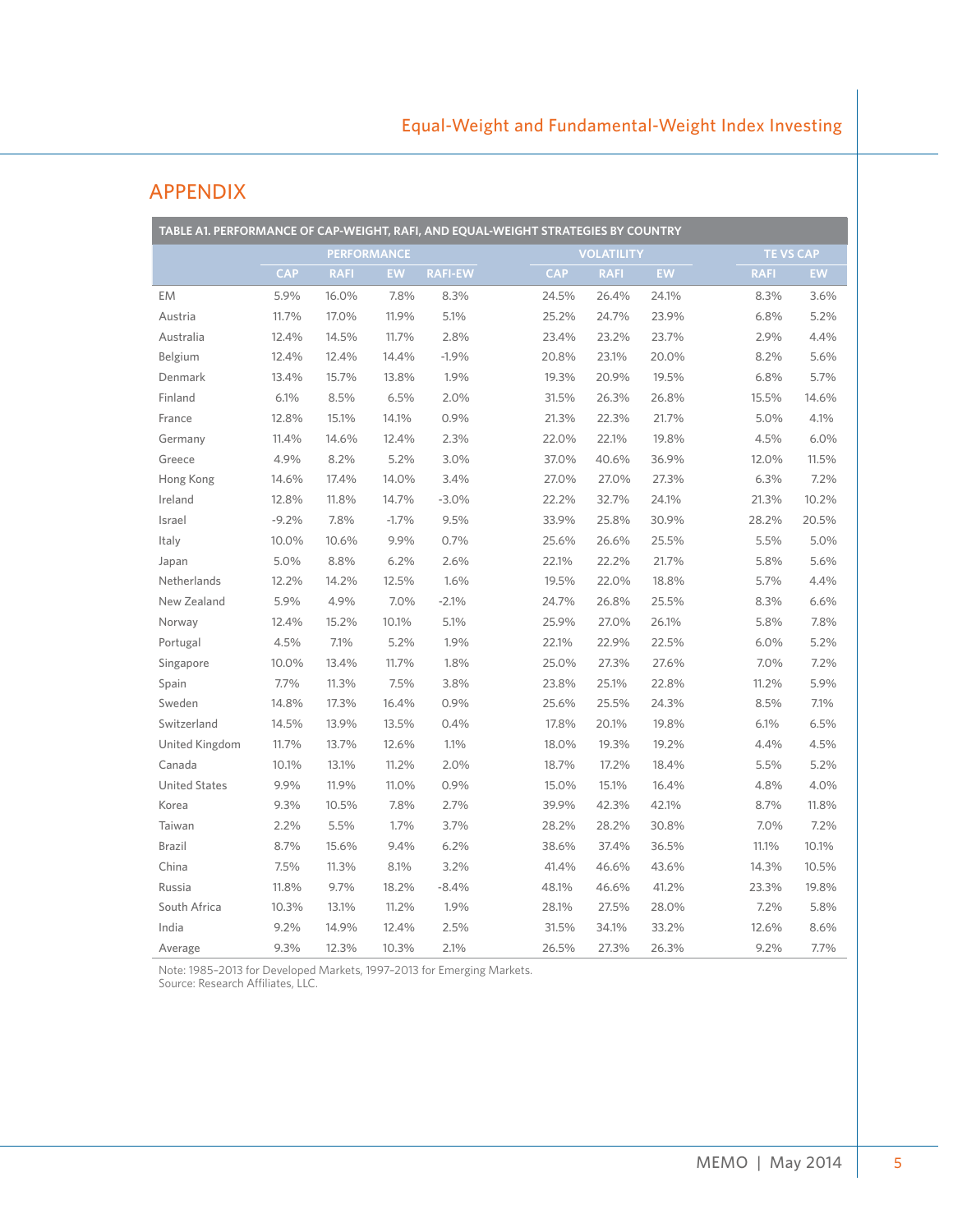

| <b>TABLE A2. NET OUTPERFORMANCE</b>   |                                   |          |          |          |          |  |                                   |                                     |          |          |          |  |  |
|---------------------------------------|-----------------------------------|----------|----------|----------|----------|--|-----------------------------------|-------------------------------------|----------|----------|----------|--|--|
| <b>EXCESS RETURN OF RAFI OVER CAP</b> |                                   |          |          |          |          |  |                                   | <b>EXCESS RETURN OF EW OVER CAP</b> |          |          |          |  |  |
|                                       | AT THE SPECIFIED GLOBAL AUM (\$B) |          |          |          |          |  | AT THE SPECIFIED GLOBAL AUM (\$B) |                                     |          |          |          |  |  |
|                                       | $\overline{O}$                    | 100      | 200      | 500      | 1,000    |  | $\mathbf{O}$                      | 100 <sub>1</sub>                    | 200      | 500      | 1,000    |  |  |
| <b>EM</b>                             | 10.14%                            | 10.09%   | 10.03%   | 9.87%    | 9.60%    |  | 1.89%                             | 1.55%                               | 1.22%    | 0.23%    | $-1.43%$ |  |  |
| Austria                               | 5.29%                             | 5.21%    | 5.13%    | 4.90%    | 4.51%    |  | 0.20%                             | $-0.04%$                            | $-0.28%$ | $-0.99%$ | $-2.19%$ |  |  |
| Australia                             | 2.06%                             | 2.02%    | 1.98%    | 1.87%    | 1.68%    |  | $-0.72%$                          | $-0.91%$                            | $-1.09%$ | $-1.64%$ | $-2.56%$ |  |  |
| Belgium                               | $-0.01%$                          | $-0.06%$ | $-0.10%$ | $-0.24%$ | $-0.46%$ |  | 1.93%                             | 1.75%                               | 1.56%    | 1.02%    | 0.12%    |  |  |
| Denmark                               | 2.24%                             | 2.17%    | 2.10%    | 1.89%    | 1.53%    |  | 0.38%                             | 0.20%                               | 0.02%    | $-0.53%$ | $-1.44%$ |  |  |
| Finland                               | 2.41%                             | 2.38%    | 2.36%    | 2.27%    | 2.13%    |  | 0.43%                             | 0.18%                               | $-0.07%$ | $-0.82%$ | $-2.07%$ |  |  |
| France                                | 2.25%                             | 2.22%    | 2.19%    | 2.10%    | 1.95%    |  | 1.31%                             | 1.23%                               | 1.14%    | 0.88%    | 0.44%    |  |  |
| Germany                               | 3.22%                             | 3.20%    | 3.18%    | 3.12%    | 3.02%    |  | 0.95%                             | 0.87%                               | 0.78%    | 0.51%    | 0.07%    |  |  |
| Greece                                | 3.23%                             | 3.18%    | 3.12%    | 2.96%    | 2.68%    |  | 0.22%                             | 0.07%                               | $-0.09%$ | $-0.56%$ | $-1.34%$ |  |  |
| HongKong                              | 2.75%                             | 2.68%    | 2.61%    | 2.39%    | 2.02%    |  | $-0.66%$                          | $-1.27%$                            | $-1.89%$ | $-3.72%$ | $-6.79%$ |  |  |
| Ireland                               | $-1.07%$                          | $-1.11%$ | $-1.15%$ | $-1.27%$ | $-1.48%$ |  | 1.90%                             | 1.78%                               | 1.66%    | 1.29%    | 0.69%    |  |  |
| Israel                                | 17.00%                            | 16.94%   | 16.87%   | 16.67%   | 16.35%   |  | 7.53%                             | 6.89%                               | 6.26%    | 4.35%    | 1.16%    |  |  |
| Italy                                 | 0.60%                             | 0.59%    | 0.57%    | 0.52%    | 0.44%    |  | $-0.08%$                          | $-0.67%$                            | $-1.26%$ | $-3.03%$ | $-5.98%$ |  |  |
| Japan                                 | 3.80%                             | 3.77%    | 3.75%    | 3.69%    | 3.59%    |  | 1.21%                             | 1.08%                               | 0.95%    | 0.55%    | $-0.12%$ |  |  |
| Netherlands                           | 1.97%                             | 1.94%    | 1.91%    | 1.82%    | 1.67%    |  | 0.37%                             | $-0.20%$                            | $-0.77%$ | $-2.48%$ | $-5.33%$ |  |  |
| NewZealand                            | $-0.97%$                          | $-1.10%$ | $-1.22%$ | $-1.59%$ | $-2.21%$ |  | 1.16%                             | 0.71%                               | 0.26%    | $-1.08%$ | $-3.33%$ |  |  |
| Norway                                | 2.77%                             | 2.74%    | 2.71%    | 2.61%    | 2.45%    |  | $-2.35%$                          | $-2.76%$                            | $-3.16%$ | $-4.37%$ | $-6.39%$ |  |  |
| Portugal                              | 2.51%                             | 2.47%    | 2.42%    | 2.29%    | 2.07%    |  | 0.62%                             | 0.53%                               | 0.44%    | 0.16%    | $-0.30%$ |  |  |
| Singapore                             | 3.48%                             | 3.41%    | 3.33%    | 3.11%    | 2.73%    |  | 1.72%                             | 1.29%                               | 0.85%    | $-0.44%$ | $-2.60%$ |  |  |
| Spain                                 | 3.57%                             | 3.54%    | 3.52%    | 3.44%    | 3.32%    |  | $-0.21%$                          | $-0.31%$                            | $-0.41%$ | $-0.71%$ | $-1.21%$ |  |  |
| Sweden                                | 2.53%                             | 2.51%    | 2.48%    | 2.41%    | 2.29%    |  | 1.67%                             | 1.55%                               | 1.44%    | 1.09%    | 0.52%    |  |  |
| Switzerland                           | $-0.60%$                          | $-0.64%$ | $-0.67%$ | $-0.77%$ | $-0.93%$ |  | $-1.04%$                          | $-1.20%$                            | $-1.36%$ | $-1.84%$ | $-2.63%$ |  |  |
| United Kingdom                        | 2.02%                             | 1.98%    | 1.95%    | 1.84%    | 1.67%    |  | 0.97%                             | 0.81%                               | 0.65%    | 0.17%    | $-0.64%$ |  |  |
| Canada                                | 3.01%                             | 2.98%    | 2.96%    | 2.88%    | 2.75%    |  | 1.05%                             | 0.87%                               | 0.69%    | 0.14%    | $-0.77%$ |  |  |
| <b>United States</b>                  | 1.92%                             | 1.90%    | 1.88%    | 1.81%    | 1.71%    |  | 1.05%                             | 0.96%                               | 0.87%    | 0.61%    | 0.16%    |  |  |
| Korea                                 | 1.22%                             | 1.17%    | 1.12%    | 0.96%    | 0.71%    |  | $-1.48%$                          | $-1.71%$                            | $-1.95%$ | $-2.64%$ | $-3.79%$ |  |  |
| Taiwan                                | 3.26%                             | 3.17%    | 3.09%    | 2.84%    | 2.42%    |  | $-0.49%$                          | $-0.86%$                            | $-1.24%$ | $-2.36%$ | $-4.23%$ |  |  |
| <b>Brazil</b>                         | 6.97%                             | 6.95%    | 6.92%    | 6.84%    | 6.71%    |  | 0.73%                             | 0.52%                               | 0.31%    | $-0.32%$ | $-1.37%$ |  |  |
| China                                 | 3.76%                             | 3.68%    | 3.60%    | 3.37%    | 2.97%    |  | 0.55%                             | 0.21%                               | $-0.13%$ | $-1.16%$ | $-2.87%$ |  |  |
| Russia                                | $-2.10%$                          | $-2.18%$ | $-2.26%$ | $-2.52%$ | $-2.94%$ |  | 6.35%                             | 5.94%                               | 5.54%    | 4.32%    | 2.30%    |  |  |
| South Africa                          | 2.81%                             | 2.76%    | 2.71%    | 2.56%    | 2.31%    |  | 0.94%                             | 0.79%                               | 0.64%    | 0.20%    | $-0.54%$ |  |  |
| India                                 | 5.70%                             | 5.65%    | 5.59%    | 5.43%    | 5.16%    |  | 3.15%                             | 2.74%                               | 2.33%    | 1.10%    | $-0.95%$ |  |  |
| Average                               | 3.1%                              | 3.0%     | 3.0%     | 2.8%     | 2.6%     |  | 1.0%                              | 0.7%                                | 0.4%     | $-0.4%$  | $-1.7%$  |  |  |

Note: 1985–2013 for Developed Markets, 1997–2013 for Emerging Markets. Source: Research Affiliates, LLC.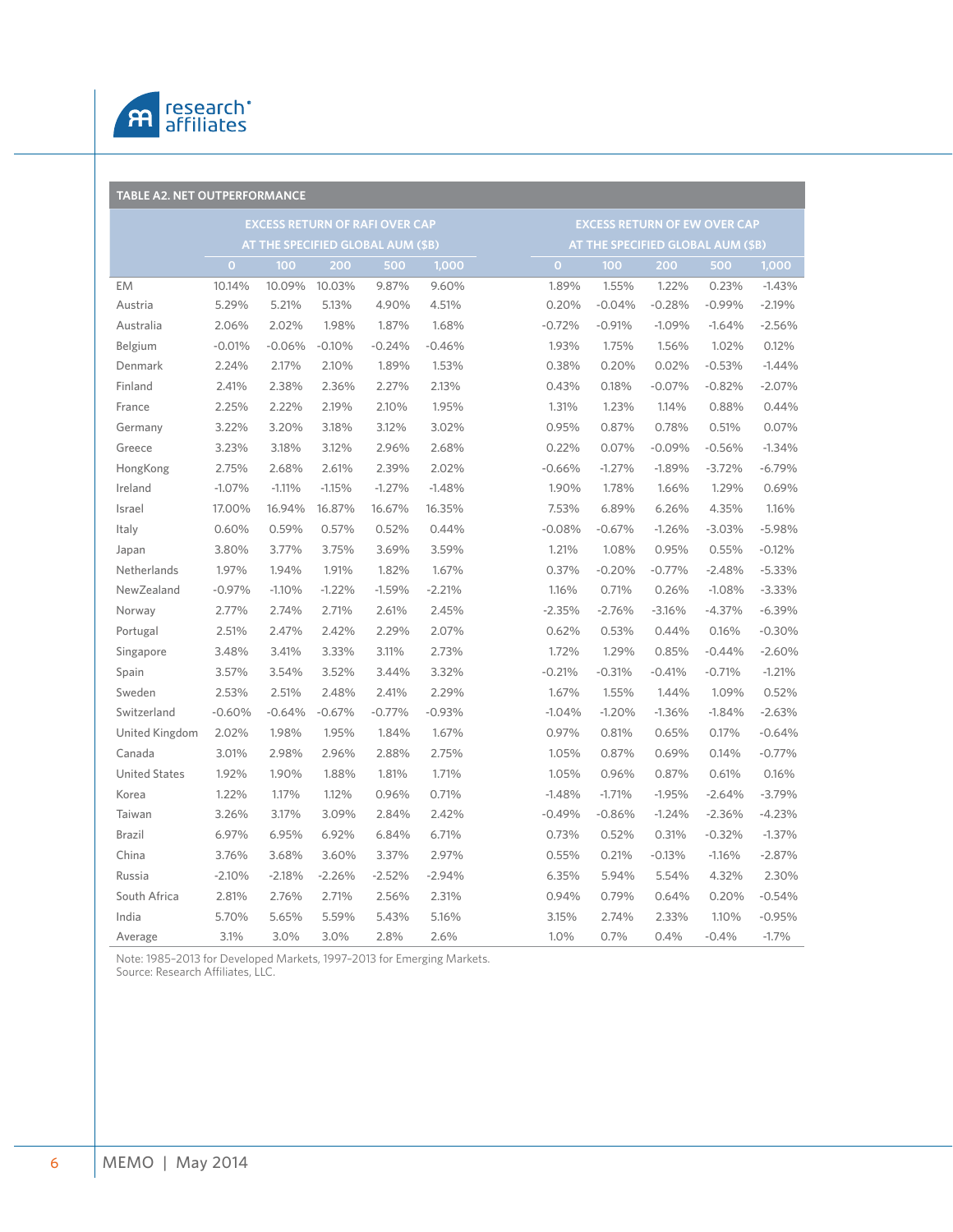By accepting this document you agree to keep its contents confidential and not to use the information contained in this document, and in the other materials you will be provided with, for any purpose other than for considering a participation in the proposed transactions. You also agree not to disclose information regarding the transactions to anyone within your organization other than those required to know such information for the purpose of analyzing or approving such participation. No disclosure may be made to third parties (including potential coinvestors) regarding any information disclosed in this presentation without the prior permission of Research Affiliates, LLC.

The material contained in this document is for information purposes only. This material is not intended as an offer or solicitation for the purchase or sale of any security or financial instrument, nor is it advice or a recommendation to enter into any transaction. Research Affiliates and its related entities do not warrant the accuracy of the information provided herein, either expressed or implied, for any particular purpose.

THE INDEX DATA PUBLISHED HEREIN IS SIMULATED, UNMANAGED AND CANNOT BE INVESTED IN DIRECTLY. PAST SIMULATED PER-FORMANCE IS NO GUARANTEE OF FUTURE PERFORMANCE AND IS NOT INDICATIVE OF ANY SPECIFIC INVESTMENT. ACTUAL IN-VESTMENT RESULTS MAY DIFFER. The simulated data contained herein is based on the patented non-capitalization weighted indexing system, method and computer program product (see Robert D. Arnott, Jason Hsu and Philip Moore. 2005. "Fundamental Indexation." Financial Analysts Journal [March/April]:83-99).

Any information and data pertaining to indexes contained in this document relates only to the index itself and not to any asset management product based on the index. No allowance has been made for trading costs, management fees, or other costs associated with asset management as the information provided relates only to the index itself. With the exception of the data on Research Affiliates Fundamental Index, all other information and data are based on information and data available from public sources.

Investors should be aware of the risks associated with data sources and quantitative processes used in our investment management process. Errors may exist in data acquired from third party vendors, the construction of model portfolios, and in coding related to the index and portfolio construction process. While Research Affiliates takes steps to identify data and process errors so as to minimize the potential impact of such errors on index and portfolio performance, we cannot guarantee that such errors will not occur.

The trade names Fundamental Index®, RAFI®, the RAFI logo, and the Research Affiliates® corporate name and logo are registered trademarks and are the exclusive intellectual property of Research Affiliates, LLC. Any use of these trade names and logos without the prior written permission of Research Affiliates, LLC is expressly prohibited. Research Affiliates, LLC reserves the right to take any and all necessary action to preserve all of its rights, title and interest in and to these marks.

Various features of the Fundamental Index® methodology, including an accounting data-based non-capitalization data processing system and method for creating and weighting an index of securities, are protected by various patents, and patent-pending intellectual property of Research Affiliates, LLC. (See all applicable US Patents, Patent Publications, and Patent Pending intellectual property located at http://www. researchaffiliates.com/Pages/legal.aspx#d, which are fully incorporated herein.) The views and opinions expressed are those of the authors and not necessarily those of Research Affiliates, LLC. The opinions are subject to change without notice.

©2014 Research Affiliates, LLC. All rights reserved.